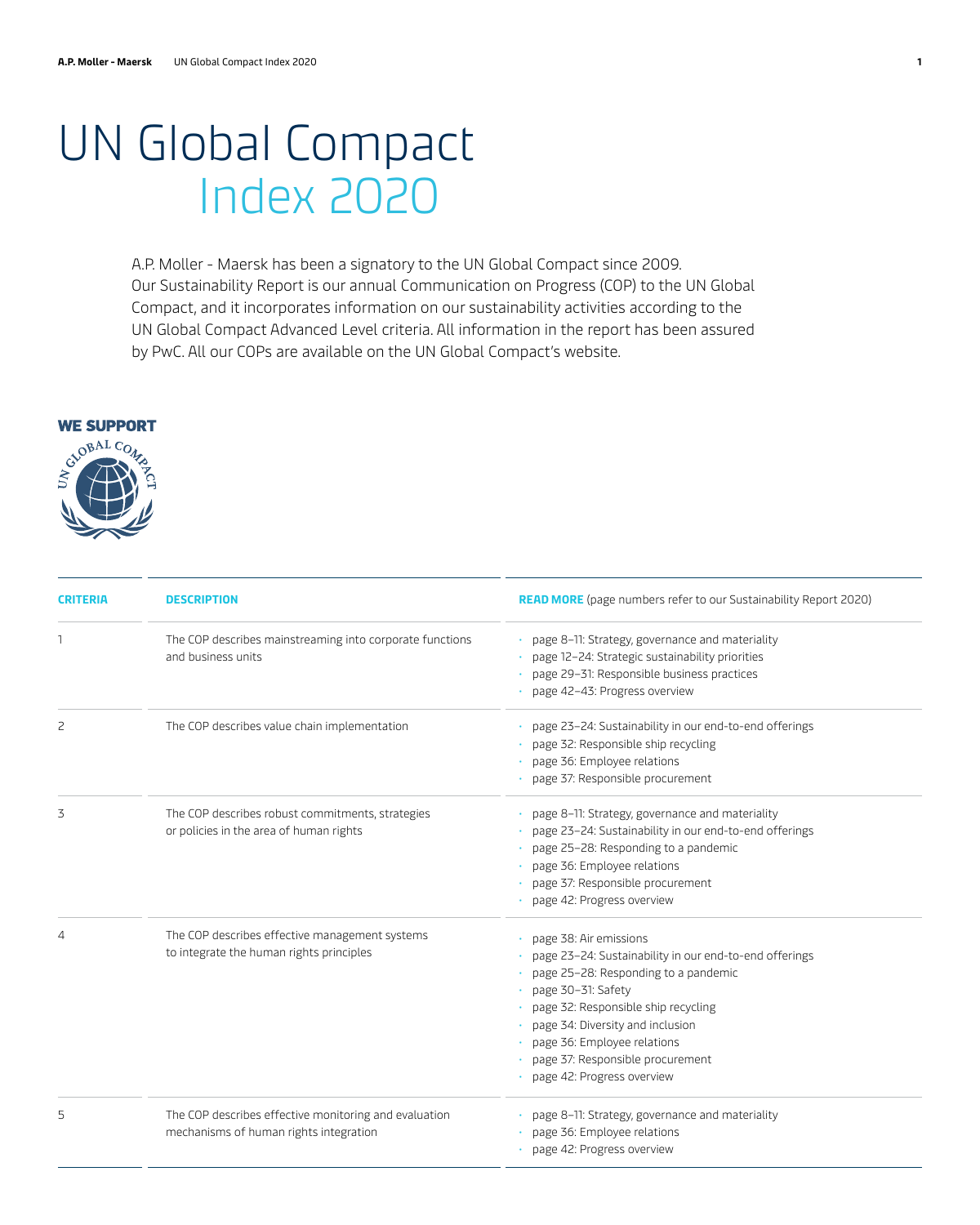| <b>CRITERIA</b> | <b>DESCRIPTION</b>                                                                                         | <b>READ MORE</b> (page numbers refer to our Sustainability Report 2020)                                                                                                                                                                                                                  |
|-----------------|------------------------------------------------------------------------------------------------------------|------------------------------------------------------------------------------------------------------------------------------------------------------------------------------------------------------------------------------------------------------------------------------------------|
| 6               | The COP describes robust commitments, strategies or policies<br>in the area of labour                      | · page 8-11: Strategy, governance and materiality<br>page 23-24: Sustainability in our end-to-end offerings<br>page 25-28: Responding to a pandemic<br>page 34: Diversity and inclusion<br>page 36: Employee relations<br>page 37: Responsible procurement<br>page 42: Progress overview |
| 7               | The COP describes effective management systems<br>to integrate the labour principles                       | · page 8-11: Strategy, governance and materiality<br>page 23-24: Sustainability in our end-to-end offerings<br>page 34: Diversity and inclusion<br>page 36: Employee relations<br>page 37: Responsible procurement<br>page 42: Progress overview                                         |
| 8               | The COP describes effective monitoring and evaluation<br>mechanisms of labour principles integration       | · page 23-24: Sustainability in our end-to-end offerings<br>page 34: Diversity and inclusion<br>page 36: Employee relations<br>page 37: Responsible procurement<br>page 42: Progress overview                                                                                            |
| 9               | The COP describes robust commitments, strategies or policies<br>in the area of environmental stewardship   | · page 6-7: Letter from our CEO<br>page 8-11: Strategy, governance and materiality<br>page 16-22: Decarbonising logistics<br>page 38: Air emissions<br>page 39: Ocean health<br>page 42: Progress overview                                                                               |
| 10              | The COP describes effective management systems<br>to integrate the environmental principles                | · page 8-11: Strategy, governance and materiality<br>page 16-22: Decarbonising logistics<br>page 38: Air emissions<br>page 39: Ocean health<br>page 42: Progress overview                                                                                                                |
| 11              | The COP describes effective monitoring and evaluation<br>mechanisms for environmental stewardship          | · page 8-11: Strategy, governance and materiality<br>page 16-22: Decarbonising logistics<br>page 38: Air emissions<br>· page 39: Ocean health<br>page 42: Progress overview                                                                                                              |
| 12              | The COP describes robust commitments, strategies or policies in<br>the area of anti-corruption             | · page 8-11: Strategy, governance and materiality<br>• page 40: Anti-corruption<br>· page 42: Progress overview                                                                                                                                                                          |
| 13              | The COP describes effective management systems to integrate the<br>anti-corruption principle               | · page 8-11: Strategy, governance and materiality<br>page 40: Anti-corruption<br>page 42: Progress overview                                                                                                                                                                              |
| 14              | The COP describes effective monitoring and evaluation<br>mechanisms for the integration of anti-corruption | · page 8-11: Strategy, governance and materiality<br>page 40: Anti-corruption<br>page 42: Progress overview                                                                                                                                                                              |
| 15              | The COP describes core business contributions to UN goals<br>and issues                                    | · page 8-11: Strategy, governance and materiality<br>page 12-24: Strategic sustainability priorities<br>page 29-41: Responsible business practices<br>page 42: Progress overview                                                                                                         |